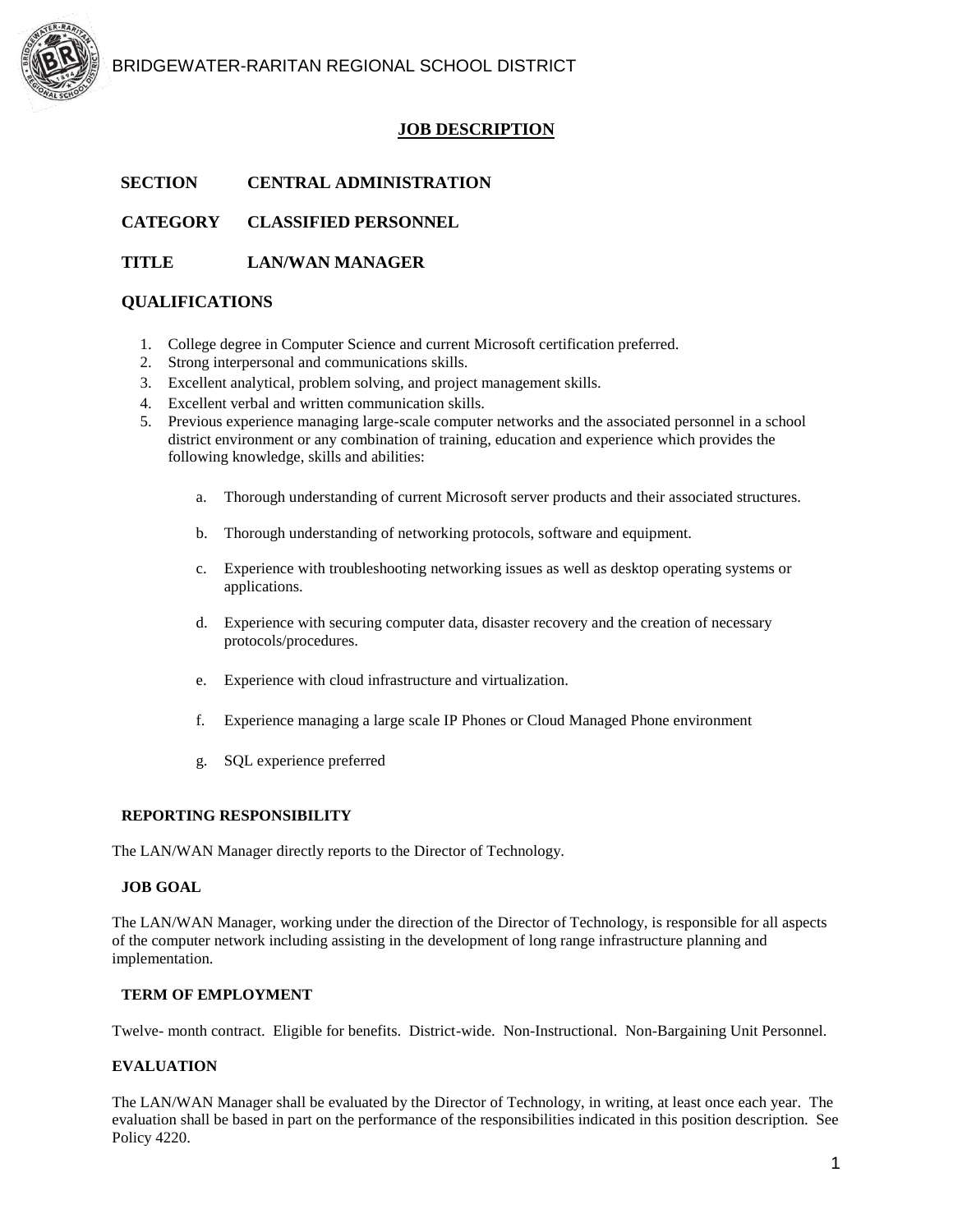

# **PERFORMANCE RESPONSIBILITIES**:

### **A. Computer Network Infrastructure Planning, Operations and Maintenance**

- 1. Design and manage short and long term IT projects and infrastructure planning.
- 2. Develop and manage backup systems.
- 3. Ensure the district has up-to-date resources, services, products and security.
- 4. Manages the District LAN/WAN/ including hardware, software and services to ensure the district has an efficient, effective, up-to-date and secure IT infrastructure.
	- a. Responsible for Local Area Network and Wide Area Network interoperability.
	- b. Configure, update and maintain network infrastructure including servers, routers, hubs, switches, UPSs and other hardware.
	- c. Create long range plan to upgrade and secure network infrastructure.
	- d. Monitor network performance and troubleshoot problem areas or issues.
	- e. Manage and oversee internet connectivity within the district.
	- f. Manage and ensure optimal operation of all network hardware and equipment.
- 5. Manages the testing and evaluation of hardware and software to determine efficiency, reliability and compatibility with the system.
- 6. Researches and makes recommendations associated with the purchase of LAN/WAN equipment, software or associated peripherals.
- 7. Oversee new and existing equipment, hardware, and software upgrades relating to network.
- 8. Design, monitor and support wireless networks and access points.
- 9. Manage planning and maintenance of network cabling, including MDF and IDF closets.
- 10. Manages network appliance installations and timely removal of old hardware ensuring optimal switching, filtering and wireless performance to maintain maximum uptime.
- 11. Oversee all aspects of network security.
	- a. Manage and ensure effectiveness of security solutions, including firewalls, anti-virus solutions, Virtual Private Networks (VPN) and content filtering.
	- b. Perform server and security audits. Patch and upgrade as necessary.
	- c. Design and manage system backups and recovery
- 12. Conduct cybersecurity audit and creates and maintains incident response plan for district IT Systems.
- 13. Interacts with outside vendors with regard to district projects as well as the testing, purchasing and troubleshooting of computer software or hardware.
- 14. Oversee, install and troubleshoot telephony equipment including VoiP Phones, Phone Lines, Copiers, Faxes, and Panic Buttons.
- 15. Manage Active Directory including users, printers, computers and groups.